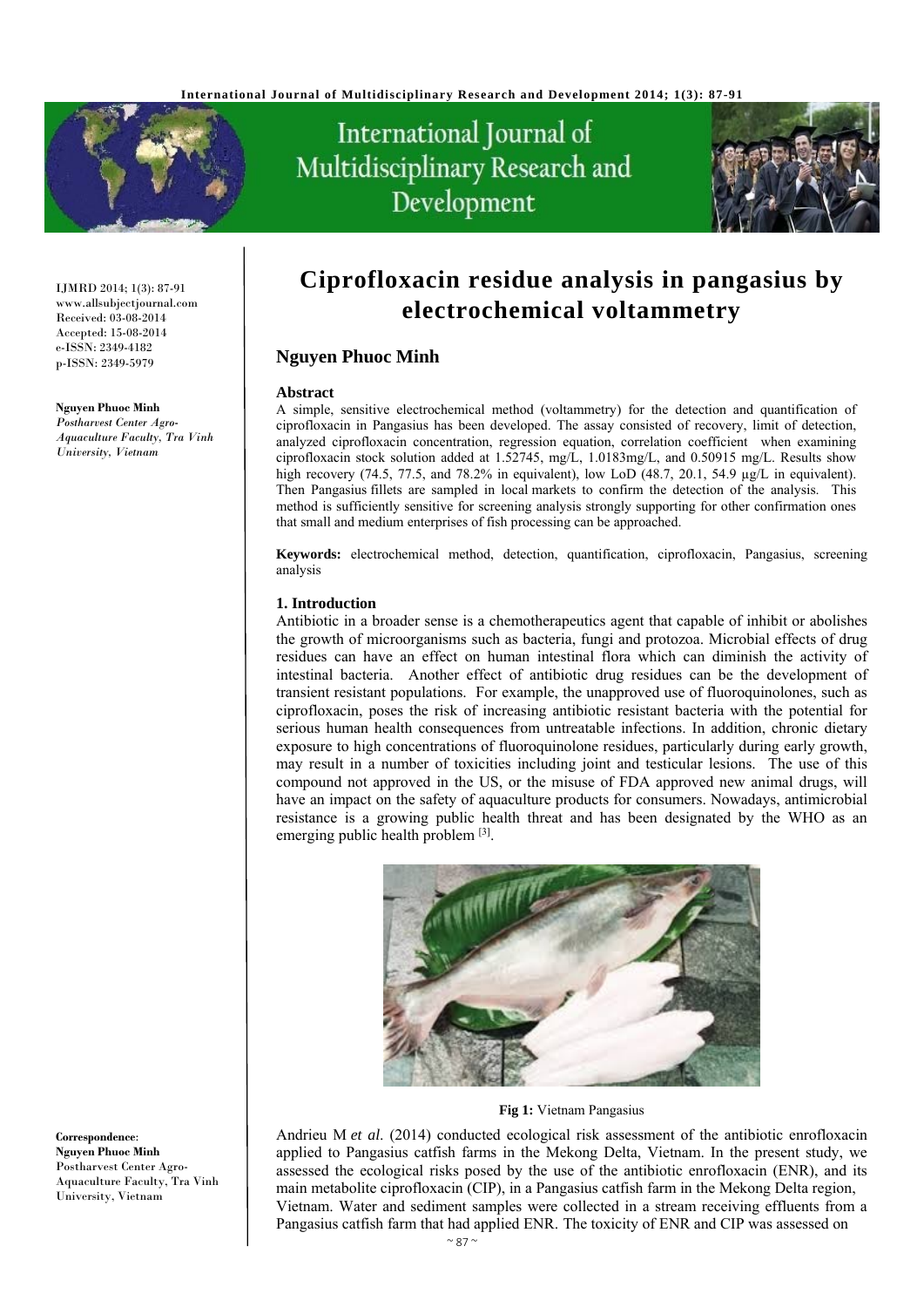three tropical aquatic species: the green-algae Chlorella sp. (72h - growth inhibition test), the micro-invertebrate *Moina macrocopa* (48h - immobilization test), and the Nile tilapia (*Oreochromis niloticus*). The toxic effects on *O. niloticus* were evaluated by measuring the cholinesterase (ChE) and catalase (CAT) activities in the fish brain and muscles, respectively, and by considering feed exposure and water exposure separately. Ecological risks were assessed by comparing maximum exposure concentrations with predicted no effect concentrations for cyanobacteria, green algae, invertebrates and fish derived with available toxicity data. The results of this study showed that maximum antibiotic concentrations in Pangasius catfish farm effluents were 0.68μgL-1 for ENR and  $0.25\mu gL^{-1}$  for CIP (dissolved water concentrations). Antibiotics accumulated in sediments down-stream the effluent discharge point at concentrations up to 2590μgkg-<sup>1</sup> d.w. and 592 μgkg<sup>-1</sup> d.w. for ENR and CIP, respectively. The calculated EC50 values for ENR and CIP were 111000 and 23000 μgL<sup>-1</sup> for Chlorella sp., and 69000 and 71000 μgL<sup>-1</sup> for M. macrocopa, respectively. Significant effects on the ChE and CAT enzymatic activities of O. niloticus were observed at  $5gkg^{-1}$  feed and 400-50000  $\mu gL^{-1}$ , for both antibiotics. The results of the ecological risk assessment performed in this study indicated only minor risks for cyanobacteria communities, suggesting that residual concentrations of ENR and CIP after medication are not likely to result in severe toxic effects on exposed aquatic ecosystems. However, more studies should be performed by considering other antibiotic treatments used in Pangasius catfish production and the potential ecotoxicological effects of relevant antibiotic mixtures on sediment communities [3].

Antibiotic pollution has many reasons, but directly by the enterprises of breeding aquatic products (especially local) no analytical equipment to tight control of antibiotic residues immediately after each use. To analyse residues of antibiotics in general and in particular ciprofloxacin in aquatic products breeding, the country imported aquatic products often favour using a number of techniques such as chromatography analysis technique to HPLC  $[4, 11, 12]$  or technique LC/MS/MS  $[8, 10]$ . These techniques but for ciprofloxacin analysis results very reliable but requires rather expensive equipment, reagents must Z be very pure, hard to current deployment in Vietnam. Reasonable outlet is seeking a modern analysis techniques capable of replacing the equivalent but less expensive. The current trend is looking for a technical analysis of cell culture, because according to J. Wang  $[17]$ , electrochemical analysis device has three main advantages: high-performance, compact and cheap. That will be more feasible if the device is manufactured in Vietnam. In Vietnam, on the scene, after a period of understanding and preliminary testing, we decided to opt for a chemical analysis equipment, modern Vietnam production, model SQF-505 to conduct research on method of determination of pesticide residues in farmed seafood Ciprofloxacin. Model SQF-505 are designed to make the analysis of the substance by two square-wave polarographic techniques are modern: 1) Square wave sweep on pole drops slowly Stripping square wave and 2) scans on an extreme drops slowly. Machine with dedicated software to choose parameters of the machine, display the results by using the measurements and parameters in the form line, handling and storage of measurement results. In our country, both techniques in model SQF-505 was once used to analyze a number of antibiotics in the actual object. These are the basis to form the premise for this research

## **Some methods of determination of ciprofloxacin: Chromatography methods** [4, 8, 11, 16 23, 24]

 To analyze the ciprofloxacin by method is often used in chromatography HPLC techniques and LC/MSn. Conduct analysis conditions are as follows:

- Column chromatography non-polar stationary phase with C8 or C18.

- Mixed with high polarity as orthophosphoric acid mix ( $pH =$ 3) and acetonitrile (18/82, v/v), mixture of formic acid (2%) and acetonitrile  $(86, 14, v/v)$ , or the mixture of ammonium formate ( $pH = 3.5$  mm) and acetonitrile (85/15, v/v) of

-UV wavelengths 275nm probes or probes MS. UV detector less sensitive probes MS, (UV probes have LOD about 2ng/ml, while the MS is less than 1ng/ml).Techniques of LC/MS/MS has the nose of m/z for ciprofloxacin is 332, 288. While LC/MS3, for the m/z is 245, 268, 288.

# **Electrochemical method** [13, 14, 15]

To analysis of ciprofloxacin by electrochemical method can use the technique of linear sweep stripping ămpe-volt (linear sweep stripping voltammetry), differential pulse polarographic techniques, or may use the electrochemical titration method. With volts-ampe stripping the condition to analyze ciprofloxacin are: electrode working electrode is the hanging Hg (HMDE), electrode Ag/AgCl is comparison, while the electrode wire is supported to contributing area PT. is-1000mV, time area of contributions is 30s, scan speed is 140 mV/s, an aqueous buffer solution is background Britton-Robinson ( $pH = 3.78$ ). This technique for the LOD value is 0.011  $\mu$ g/g/ml. With differential pulse techniques, analytical conditions ciprofloxacin is identified as  $pH = 8.5$ ; in which the two waves is reduced in-1.44 V and-1.64 V, this method allows the determination of ciprofloxacin in concentration from  $5 \times 10^{-7}$  to  $3 \times 10^{-5}$  M, with the RSD < 4%

# **Photometry method** [1, 5, 6, 7, 18, 19]

To determine what ciprofloxacin can use UV absorption spectrometry, fluorescence spectrometry or emitting chemical method. For the UV absorption spectrum method, proceed to the determination of ciprofloxacin in buffered HCO2H/NaOH  $(1 \text{ m}, \text{pH} = 2.2)$ , proceed to measure A (in comparison to the white form) at 277 nm and get the maximum signal, or is that gauge  $\Delta$  A at the two wavelengths is 277 nm and 380 nm and retrieved  $\triangle$  signal A = A277-A380.LOD = 35ppb. As for the fluorescent spectrum method can define ciprofloxacin by measuring directly or after forms complexes with ion Sc3+. If a direct measure of the wavelength excites the fluorescent wavelength 270nm is 415 nm. If forms complexes with ion Sc3<sup>+</sup>, made in buffers CH3COOH/NaOH (pH = 4.2). Wavelength excites the fluorescent wavelength and 280 nm is 430 nm. LOD=0.5Nm (=0.166 ppb). For emitting chemical methods, the determination of ciprofloxacin in progress on luminescent luminal-hydrogen peroxide-gold (Au). Luminescent intensity increases with levels of ciprofloxacin. Or is carried one mitting system KMnO4-Na2S2O¬-Tb3 + ciprofloxacin. Allows rapid and highly sensitive analysis, applied to multiple objects. The luminal-hydrogen peroxidegold (Au) have  $LOD = 9.5$  ng/mL (= 9.5 ppb), while KMnO4 system-Na2S2O4-Tb3 +-ciprofloxacin have LOD =  $4.4 \times$  $nmol/L$  (= 1.46 ppb). Purpose of our search is to apply square wave voltammetry to determine ciprofloxacin residue in Pangasius tissue. This technique will create an applicable performance for seafood enterprises in screening their raw fish before harvesting and processing.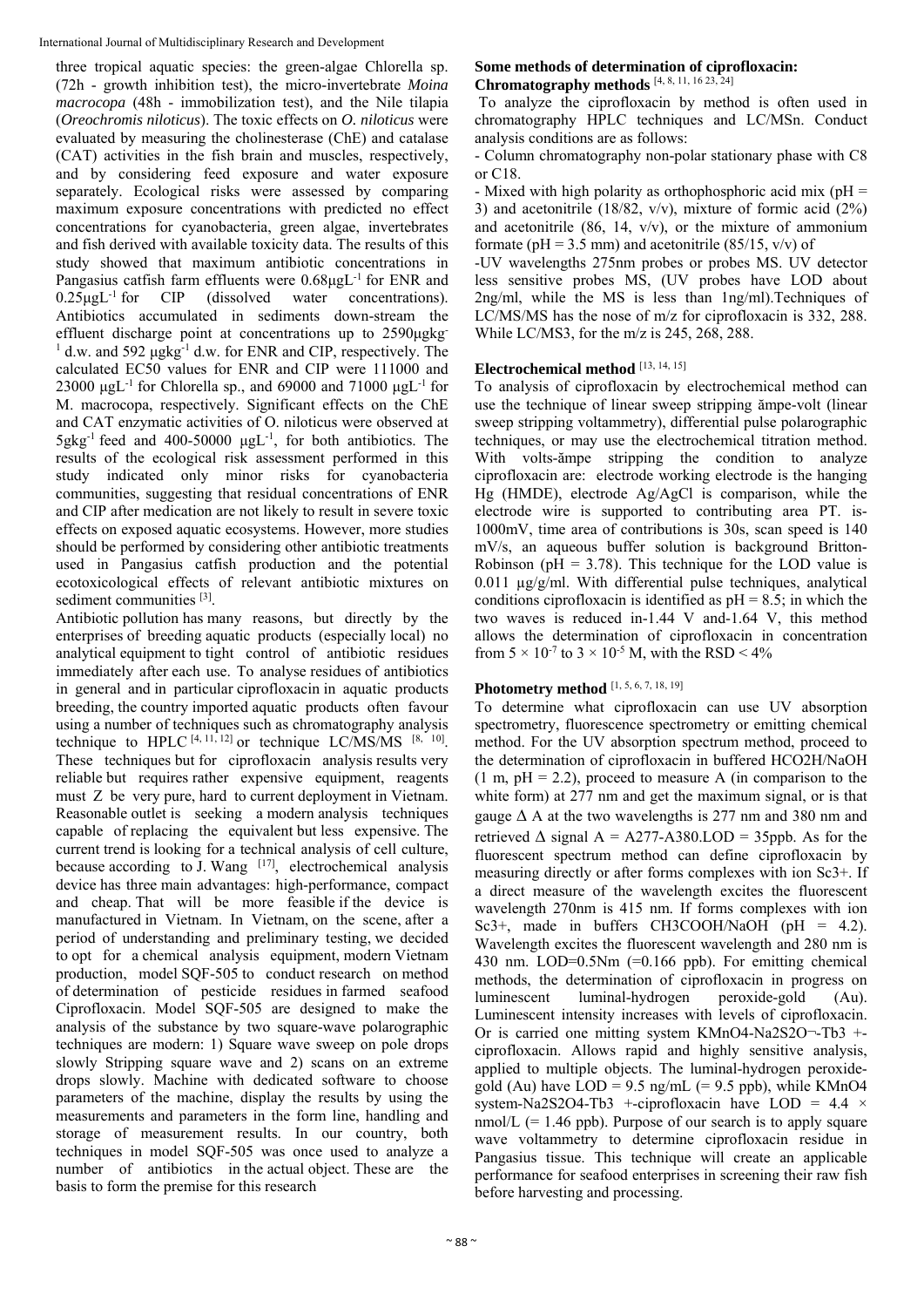International Journal of Multidisciplinary Research and Development

#### **2. Material and Method**

**2.1 Equipment:** Multifunction Analyzer ANALYZER SQF-505 in Tropical Vietnam-Russia Center.

**2.2 Chemical:** Ciprofloxacin hydrochloride standard from the pharmaceutical Institute-Ministry of health. Solvent: ethanol, Methanol, Acetone (China); Acetonitrile (Merck). Others: CH3COONH4, CH3COONa, NaOH, NH4OH condensed,  $CH<sub>3</sub>COOH$  condensed,  $H<sub>3</sub>PO<sub>4</sub>$ ,  $H<sub>3</sub>BO<sub>3</sub>$ , borax, etc (China).

**2.3 Preparation:** The original standard solution are mixed from standard ciprofloxacin hydrochloride 120 mg (purity was 94.18%) in 100 ml of distilled twice (the concentration of cipro is 1018.3 mg/L) and stored in the refrigerator. The smaller concentrations of cipro were mixed from the solution in the original standard, distilled twice. The other solutions are mixed from the solid or liquid concentrate with distilled twice to the concentration required.

### **3. Result & Discussion**

#### **3.1 Recovery, limit of detection of testing method**

Pangasius with templates we also made similar processes in model fish. And we also conducted a survey of experimental performance recovery for the three cases that the concentration of the standard for Pangasius form more ciprofloxacin (cipro) is different. In the case of Pangasius fish samples, samples are used to determine the recovery performance with cipro have known as  $7.34 \mu$  g/kg according to the method of LC/MS/MS (defined at the Center for training and development of chromatography Ho Chi Minh City (Vietnam). So with the amount of the initial balance model is 5 gam then the last weight measurement solution cipro was available was 0.734 x 10-3mg/L.

#### **3.1.1 Cipro stock solution added at 1.52745mg/L**

As for 150  $\mu$ g/L standard solution to the original fish form, then follows the process of extracting the concentration of cipro is 1.52745 mg/L, so the total concentration of cipro in the solution measured finally  $(1.52745 + 1.52818 \times 10^{-3})$ 0.734 mg/L) if recovery efficiency of 100%. Recovery performance results shown in table 1

| Addition of ciprofloxacin (mg/L)            | Intensity, I (nA)    |                                |                         |  |
|---------------------------------------------|----------------------|--------------------------------|-------------------------|--|
|                                             | $1st$ measure        | $2nd$ measure                  | 3 <sup>rd</sup> measure |  |
| $\theta$                                    | 220.36               | 214.5                          | 230.9                   |  |
| 0.203                                       | 243.6                | 236.2                          | 266.8                   |  |
| 0.407                                       | 291.6                | 282.2                          | 311.0                   |  |
| 0.611                                       | 330.7                | 326.0                          | 353.3                   |  |
| 0.815                                       | 373.3                | 354.8                          | 387.3                   |  |
| Regression equation                         | $y = 213.1 + 193.3x$ | $y = 208.66 + 181.87x$         | $y = 229.46 + 196.946x$ |  |
| Coefficient relation $(R^2)$                | 0.996                | 0.994                          | 0.999                   |  |
| Analyzed ciprofloxacin concentration Co=a/b | 1.1024               | 1.1473                         | 1.165                   |  |
| Recovery $R_{th} = Co/1.52818$              | 72.14%               | 75.08%<br>$Rthtb \approx 74.5$ | 76.24%                  |  |
| $LOD$ ( $\mu$ g/L)                          | 55.7                 | 64.9<br>$LODth = 48.7$         | 25.4                    |  |

**Table 1:** Cipro stock solution added at 1.52745mg/L.

## **3.1.2 Cipro stock solution added at 1.0183mg/L**

The concentration of cipro in last solution for the measurement

is  $(1.0183 + 0.734 \times 10-3 = 1.0190 \text{ mg/L})$  if recovery efficiency of 100%. The result is shown in table 2.

| Table 2: Cipro stock solution added at 1.0183mg/L. |
|----------------------------------------------------|
|----------------------------------------------------|

| Addition of ciprofloxacin (mg/L)                | Intensity, $I(nA)$    |                                   |                         |  |
|-------------------------------------------------|-----------------------|-----------------------------------|-------------------------|--|
|                                                 | $1st$ measure         | $2nd$ measure                     | 3 <sup>rd</sup> measure |  |
| 0                                               | 168.7                 | 178.4                             | 187.9                   |  |
| 0.203                                           | 211.0                 | 224.8                             | 235.6                   |  |
| 0.407                                           | 245.9                 | 275.6                             | 284.4                   |  |
| 0.611                                           | 298.3                 | 321.4                             | 328.2                   |  |
| 0.815                                           | 339.3                 | 365.4                             | 380.1                   |  |
| Regression equation                             | $y = 166.94 + 210.4x$ | $y = 179 + 231.07x$               | $y = 187.84 + 234.2x$   |  |
| Coefficient relation $(R2)$                     | 0.998                 | 0.9997                            | 0.9997                  |  |
| Analyzed ciprofloxacin concentration $Co = a/b$ | 0.793                 | 0.775                             | 0.802                   |  |
| Recovery $R_{th} = Co/1.0190$                   | 77.86%                | 76.05%<br>$R_{th}tb \approx 77.5$ | 78.70%                  |  |
| $LOD$ ( $\mu$ g/L)                              | 33.3                  | 14.2<br>$LODtb = 20.1$            | 12.9                    |  |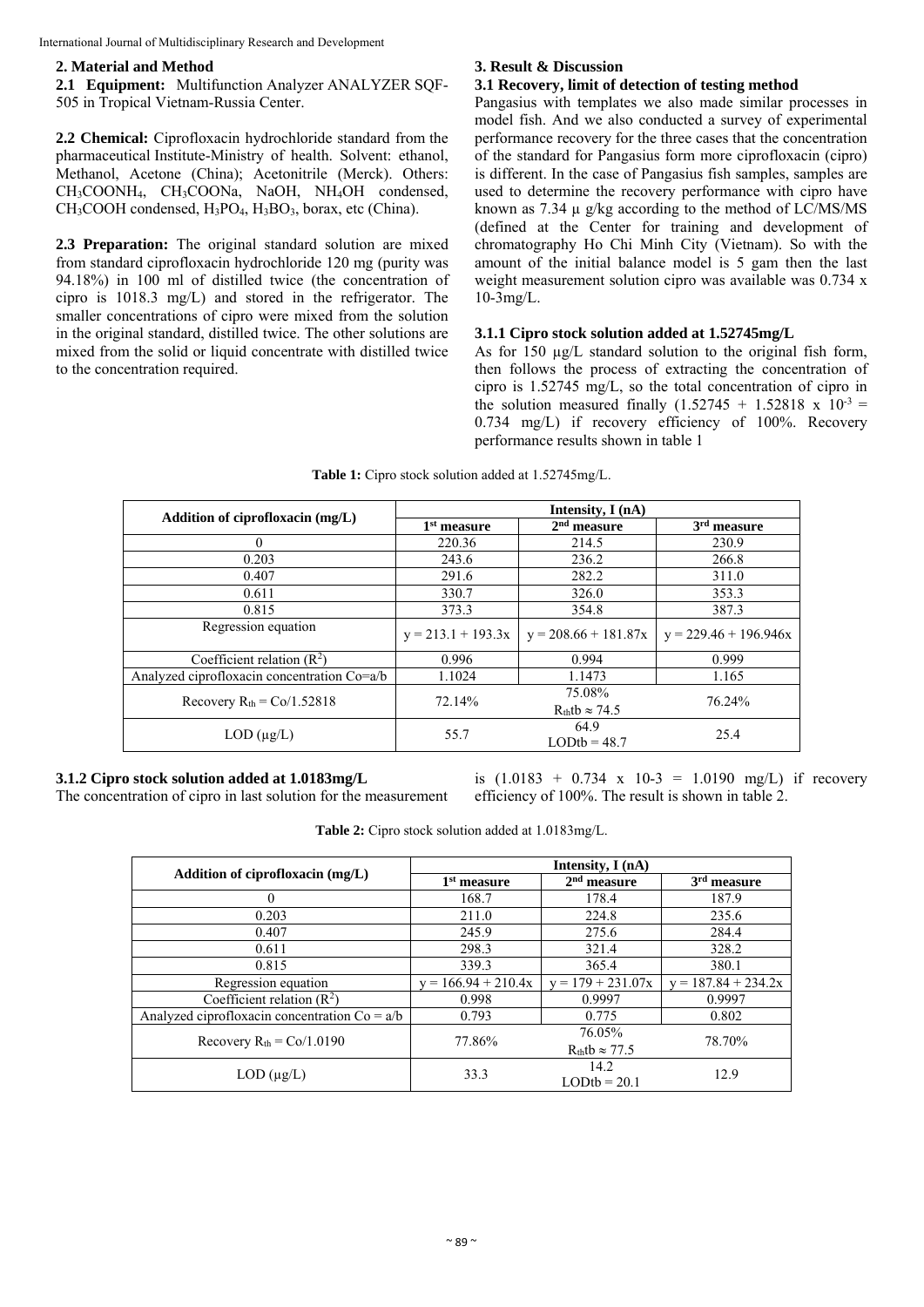#### **3.1.3 Cipro stock solution added at 0.50915 mg/L**

The concentration of cipro in last solution for the measurement

is  $(0.50915 + 0.734 \times 10^{-3} = 0.5099 \text{ mg/L})$  if recovery efficiency of 100%. The result is shown in table 3.

| Addition of ciprofloxacin (mg/L)             | Intensity, I (nA)     |                                |                        |  |
|----------------------------------------------|-----------------------|--------------------------------|------------------------|--|
|                                              | $1st$ measure         | $2nd$ measure                  | $3rd$ measure          |  |
|                                              | 104.3                 | 89.09                          | 95.69                  |  |
| 0.203                                        | 135.2                 | 150.0                          | 156.5                  |  |
| 0.407                                        | 197.6                 | 172.8                          | 204.8                  |  |
| 0.611                                        | 247.8                 | 242.4                          | 246.5                  |  |
| 0.815                                        | 293.0                 | 281.9                          | 304.9                  |  |
| Regression equation                          | $y = 97.58 + 240.59x$ | $y = 91.634 + 234.7x$          | $y = 99.994 + 249.64x$ |  |
| Coefficient relation $(R2)$                  | 0.996                 | 0.992                          | 0.998                  |  |
| Analyzed ciprofloxacin concentration Co= a/b | 0.4056                | 0.390                          | 0.400                  |  |
| Recovery $R_{th} = Co/0.5099$                | 79.53%                | 76.57%<br>$Rthtb \approx 78.2$ | 78.56%                 |  |
| $LOD(\mu g/L)$                               | 52.2                  | 76.0<br>$LODtb = 54.9$         | 36.4                   |  |

**Table 3:** Cipro stock solution added at 0.50915mg/L

So to calculate recovery efficiency when surveying the Pangasius with procedures proposed are: Rthtb =  $(74.5\% +$  $77.5\% + 78.2\%$  /  $3 \approx 76.8\%$ . Pangasius samples with high fat measurement solution should eventually be opaque than sample the shrimp, so the results measured Rthtb comparable to sample the shrimp. To the last measurement solution I tried to add hexane is like the case of shrimp. Results are measured very in but low-back performance.

#### **3.2 Real fish sample measurement result**

Pangasius forms used for experiments are bought in markets, and the results obtained on two samples bought are nondetected cipro in the template.



**Fig 2:** Measurable results cipro in model fish buying markets.

# **4. Conclusion**

Antibiotics are still commonly used in Pangasius farms. Analysis of antibiotic residues in general and ciprofloxacin in particular with qualitative analysis using rapid sensitive voltammetry which can be considered as a potential application for future application. Analysis of freshwater aquaculture fish from farms, analysis of freshwater aquaculture fish from markets and food premises, chemical risk assessment from farm to table are necessary actions for a sustainability of Vietnam Pangasius production.

#### **5. References**

- 1. Drakopoulos AI, Ioannou PC. Spectrofluorimetric study of the acid-base equilibria and complexation behavior of the fluoroquinolone antibiotics floxacin, norfloxacin, ciprofloxacin and pefloxacin in aqueous solution. Analytica Chimica Acta 1997; 354(1-3):197-204.
- 2. Andrieu M, Rico A, Phu TM, Huong DT, Phuong NT, Van den Brink PJ *et al*. Ecological risk assessment of the antibiotic enrofloxacin applied to Pangasius catfish farms in the Mekong Delta, Vietnam. Chemosphere 2014; 119C:407-414.
- 3. Chai LC, Fatimah AB, Ghazali FM, Lee HY, Tunung R, Shamsinar AT *et al*. Biosafety of campylobacter jejuni from raw vegetables consumed as ulam with reference to their resistance to antibiotics. International Food Research Journal 2008; 15(2):125-134.